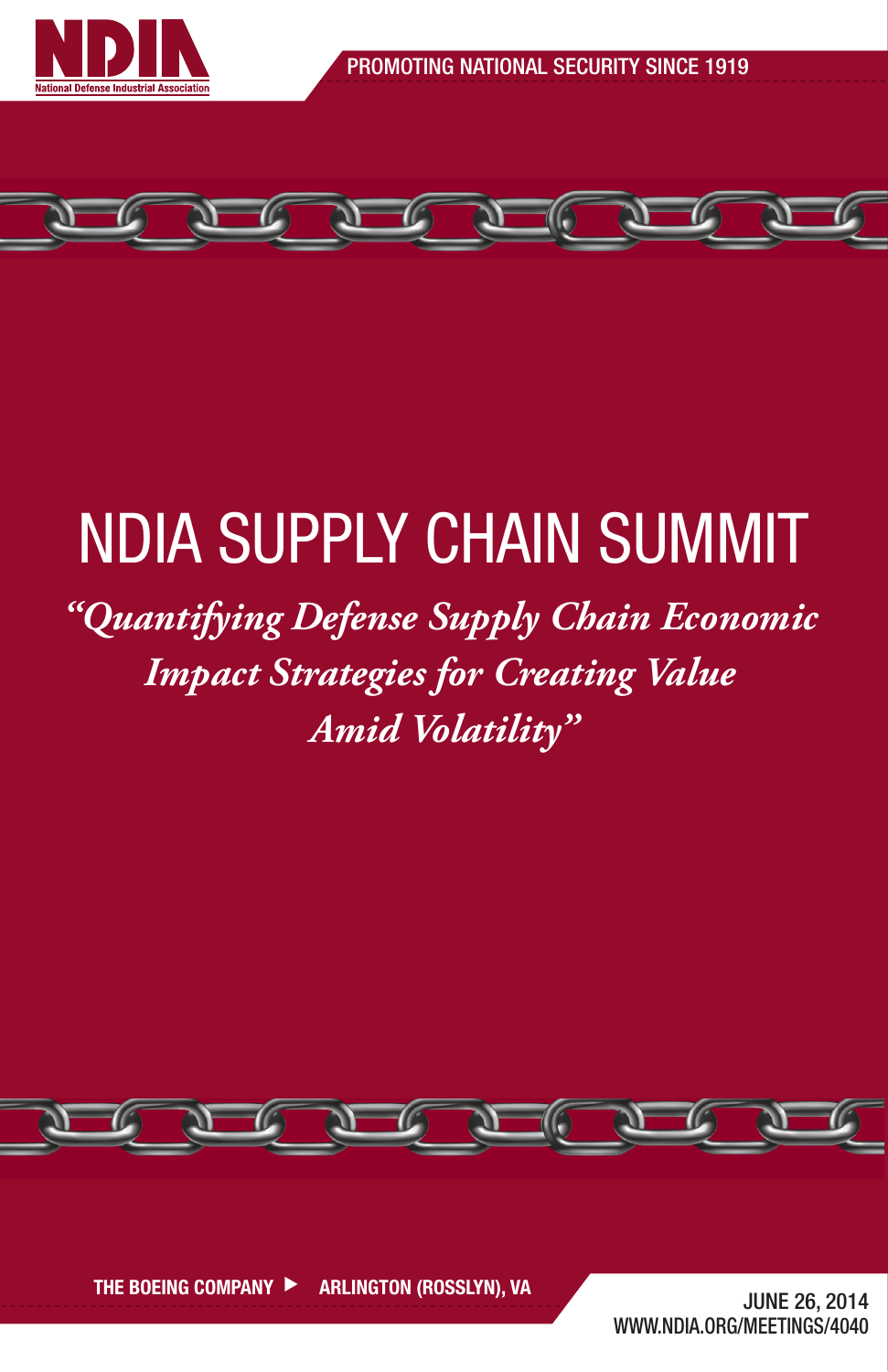## **THURSDAY, JUNE 26, 2014**

| 7:30am - 4:30pm       | <b>REGISTRATION OPEN</b>                                                                                                                                                                                                                                                                                                                                                                                                                                                                                                                                                                                                  |
|-----------------------|---------------------------------------------------------------------------------------------------------------------------------------------------------------------------------------------------------------------------------------------------------------------------------------------------------------------------------------------------------------------------------------------------------------------------------------------------------------------------------------------------------------------------------------------------------------------------------------------------------------------------|
| 7:30am - 8:30am       | <b>NETWORKING BREAKFAST</b>                                                                                                                                                                                                                                                                                                                                                                                                                                                                                                                                                                                               |
| $8:30$ am - $8:45$ am | <b>WELCOME AND SUMMIT OBJECTIVE</b><br>Summit Moderator: Mr. Chris Peters, CEO,<br>The Lucrum Group                                                                                                                                                                                                                                                                                                                                                                                                                                                                                                                       |
| 8:45am - 9:30am       | SUPPLY CHAIN MANAGEMENT IS A LEADERSHIP<br><b>RESPONSIBILITY</b><br>Mr. Pete Heron, Partner Supply Chain Practice,<br>Deloitte Consulting, LLP                                                                                                                                                                                                                                                                                                                                                                                                                                                                            |
| 9:30am - 10:00am      | UNIQUE CONSIDERATIONS OF DEFENSE SUPPLY<br><b>CHAINS</b><br>Mr. Brian Gallagher, Senior Vice President of<br>Operational Excellence, CACI                                                                                                                                                                                                                                                                                                                                                                                                                                                                                 |
| 10:00am - 10:15am     | <b>NETWORKING BREAK</b>                                                                                                                                                                                                                                                                                                                                                                                                                                                                                                                                                                                                   |
| 10:15am -11:15am      | <b>PHYSICAL SUPPLY CHAIN PANEL: CREATING VALUE</b><br>WHILE MINIMIZING EXPOSURE; CONNECTING VALUE<br><b>WITH SECURITY</b><br>Moderator: Mr. Irvin Varkonyi, President, Supply Chain<br><b>Operations Preparednesss</b><br>Panelist:<br>Mr. Raymond Jones, CEO, TenX Group<br>Mr. John Sells, Principal, Logistics and Sustainment,<br>Lockheed Martin<br>Mr. David Wilt, Global Supply Chain Security<br>Manager, Xerox Corp                                                                                                                                                                                              |
| $11:15$ am - 12:15pm  | FACILITATED CASE STUDY: This session will discuss major<br>supply chain security issues and risk management<br>approaches at the DoD. It will highlight case study examples<br>of supply chain security best practices in both the private and<br>public sector. These include tech firm McAfee's unique<br>approach to protecting against intrusion and cyber threat<br>using product postponement, and NASA's supply assessment<br>model to protect against counterfeit components.<br>Ms. Lisa Harrington, President, The Harrington Group; The<br>Supply Chain Management Center at UMD's Smith School<br>of Business |

------------

Ī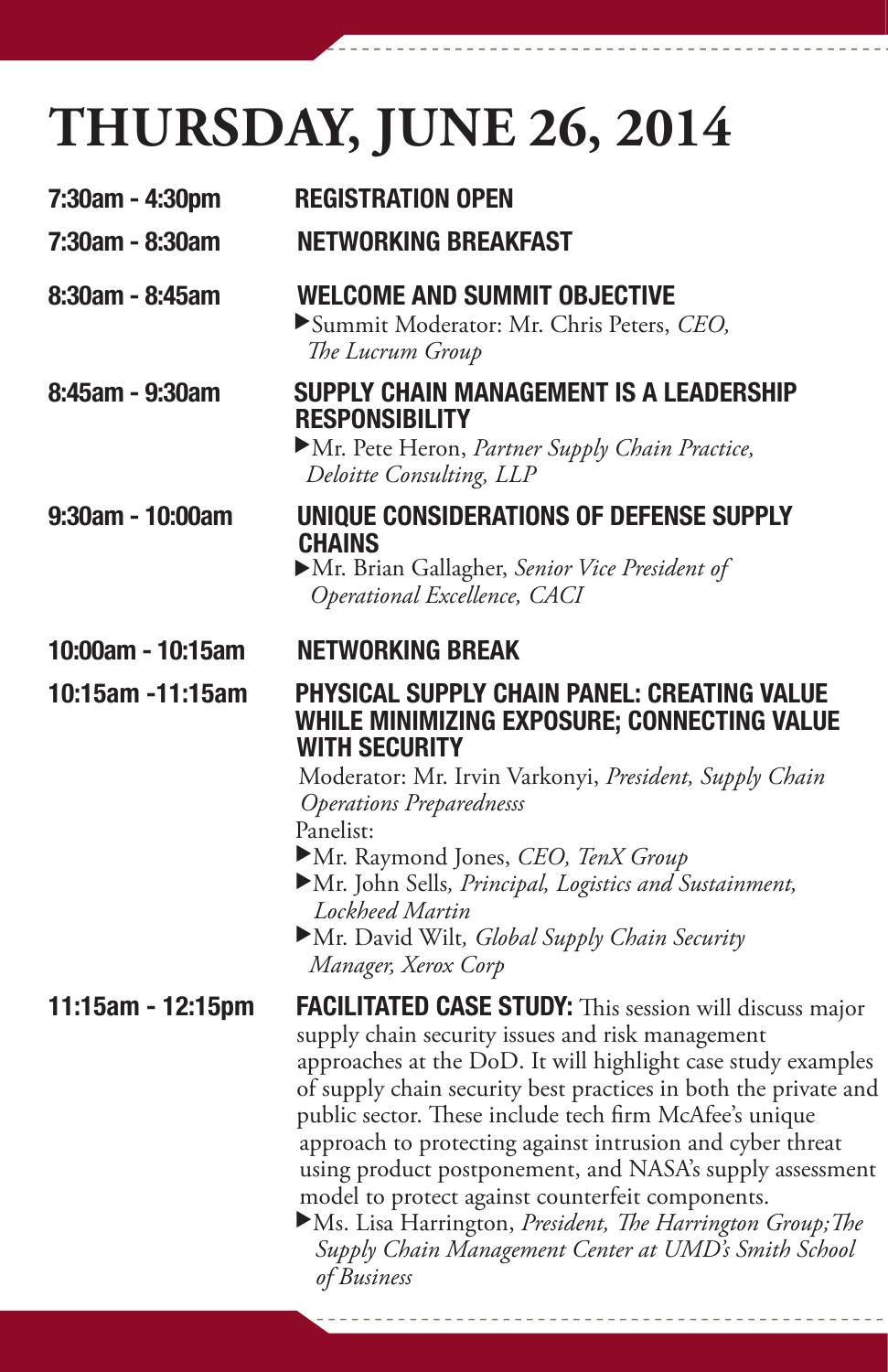| 12:15pm - 1:00pm                  | NETWORKING LUNCH                                                                                                                                                                                                                                                                                                                                                             |
|-----------------------------------|------------------------------------------------------------------------------------------------------------------------------------------------------------------------------------------------------------------------------------------------------------------------------------------------------------------------------------------------------------------------------|
| $1:00 \text{pm} - 1:45 \text{pm}$ | GLOBAL SUPPLY CHAIN VALUE FROM A NATIONAL<br><b>DEFENSE PERSPECTIVE</b><br>Mr. David J. Berteau, Senior Vice President and<br>Director of National Security Program on Industry and<br>Resources, Center for Strategic & International<br><i><u>Studies</u></i>                                                                                                              |
| $1:45$ pm - 2:30pm                | <b>CYBER RISKS IN DATA SUPPLY CHAINS -</b><br><b>THE LEADER'S ROLE</b><br>Dr. Steven Bucci, Director, Douglas and Sarah Allison<br>Center for Foreign and National Security Policy, The<br>Heritage Foundation                                                                                                                                                               |
| $2:30$ pm - $3:00$ pm             | <b>NETWORKING BREAK</b>                                                                                                                                                                                                                                                                                                                                                      |
| $3:00$ pm - 4:15pm                | <b>PROTECTING THE DIGITAL THREAD</b><br>Moderator: Dr. Michael McGrath, Vice President Systems<br>and Operations Analysis, Analytical Services, ANSER<br>Panelist:<br>Mr. Dan DiMase, Director, Compliance and Quality,<br>Honeywell International<br>Mr. John Toomer, Director, Intelligence, Information,<br>& Cyber Systems, Government Operations, The Boeing<br>Company |
| 4:15pm - 4:30pm                   | <b>WRAP UP</b><br>MG Barry Bates, USA (Ret), Vice President, Operations,<br><i>NDIA</i>                                                                                                                                                                                                                                                                                      |
| 4:30pm                            | <b>ADJOURN</b>                                                                                                                                                                                                                                                                                                                                                               |